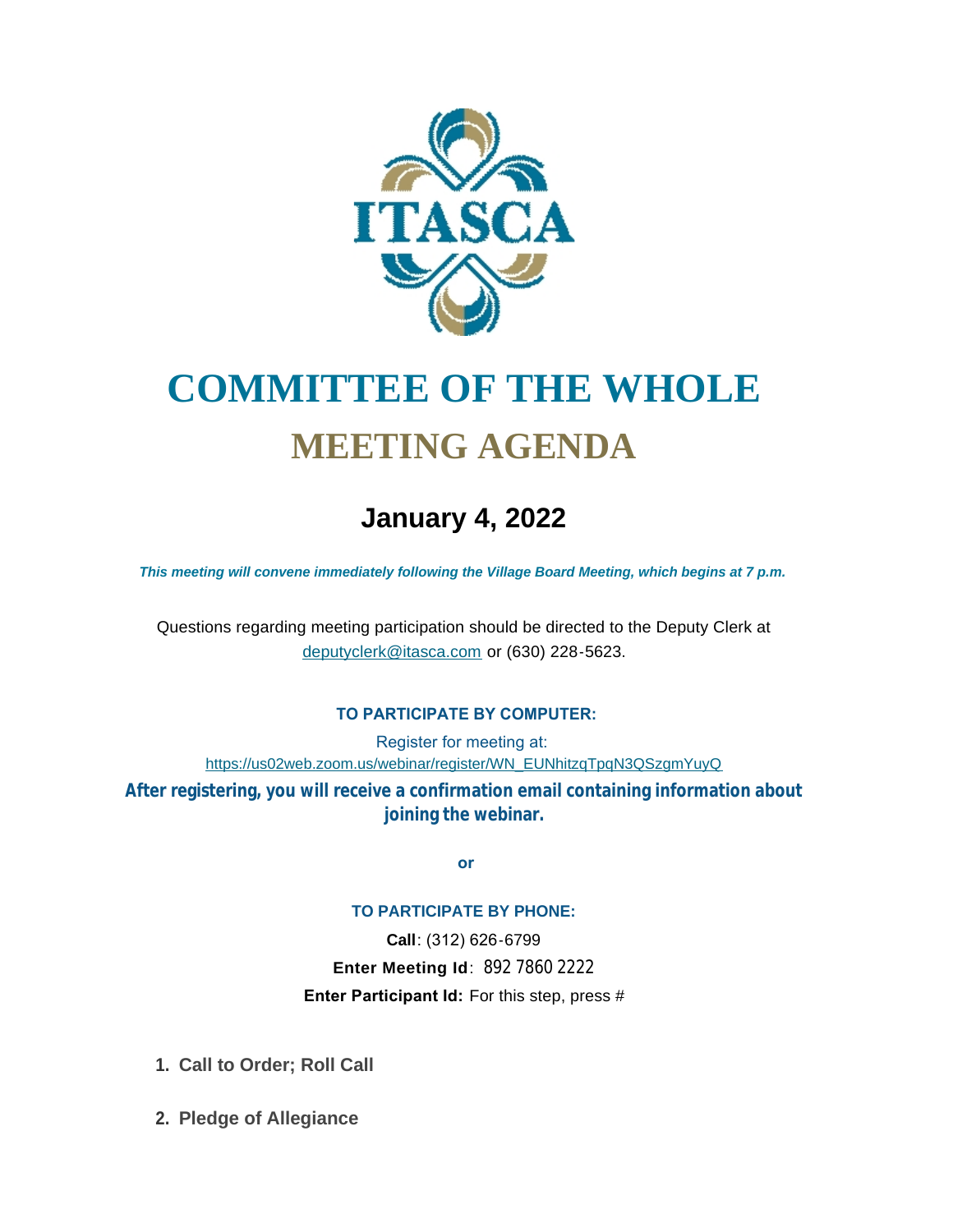- **Audience Participation 3.**
- **Presentation of Meeting Minutes 4.**
	- **Committee of the Whole – December 21, 2021 a. Documents:**

### [20211221 COW Minutes.pdf](http://www.itasca.com/AgendaCenter/ViewFile/Item/7250?fileID=9344)

- **President's Comments 5.**
- **Community Development Committee 6.** Chair Trustee Gavanes; Co-Chair Trustee Leahy
	- **Discussion and possible action regarding a Resolution for a a. Partial Release of Subdivision Improvements of Letter of Credit No. 1375 for Mitchell Manor**

**Documents:**

[ComDev A - Mitchell Manor-LOC Reduction - 12-28-21.Pdf](http://www.itasca.com/AgendaCenter/ViewFile/Item/7251?fileID=9345)

- **Capital & Infrastructure Committee 7.** Chair Trustee Aiani; Co-Chair Trustee Madaras
	- **Discussion and possible action regarding Itasca Roadway and a. Infrastructure Improvements for Elm Street – Payment Request 2 to DiMeo Brothers Inc. in the amount of \$425,255.66**

**Documents:**

Cap A - [Roadway And Infrastructure -](http://www.itasca.com/AgendaCenter/ViewFile/Item/7252?fileID=9346) Elm St - Payout 2.Pdf

**Discussion and possible action regarding an Ordinance b. Amending §52.15, §52.17, and §53.53 for Clarification of Ownership and Maintenance Responsibilities of Water and Sewer Service Lines**

**Documents:**

Cap B - [Amendment To Service Line Code.pdf](http://www.itasca.com/AgendaCenter/ViewFile/Item/7253?fileID=9347)

- **Finance & Operations Committee 8.** Chair Trustee Powers; Co-Chair Trustee Linsner
- **Intergovernmental Committee 9.**